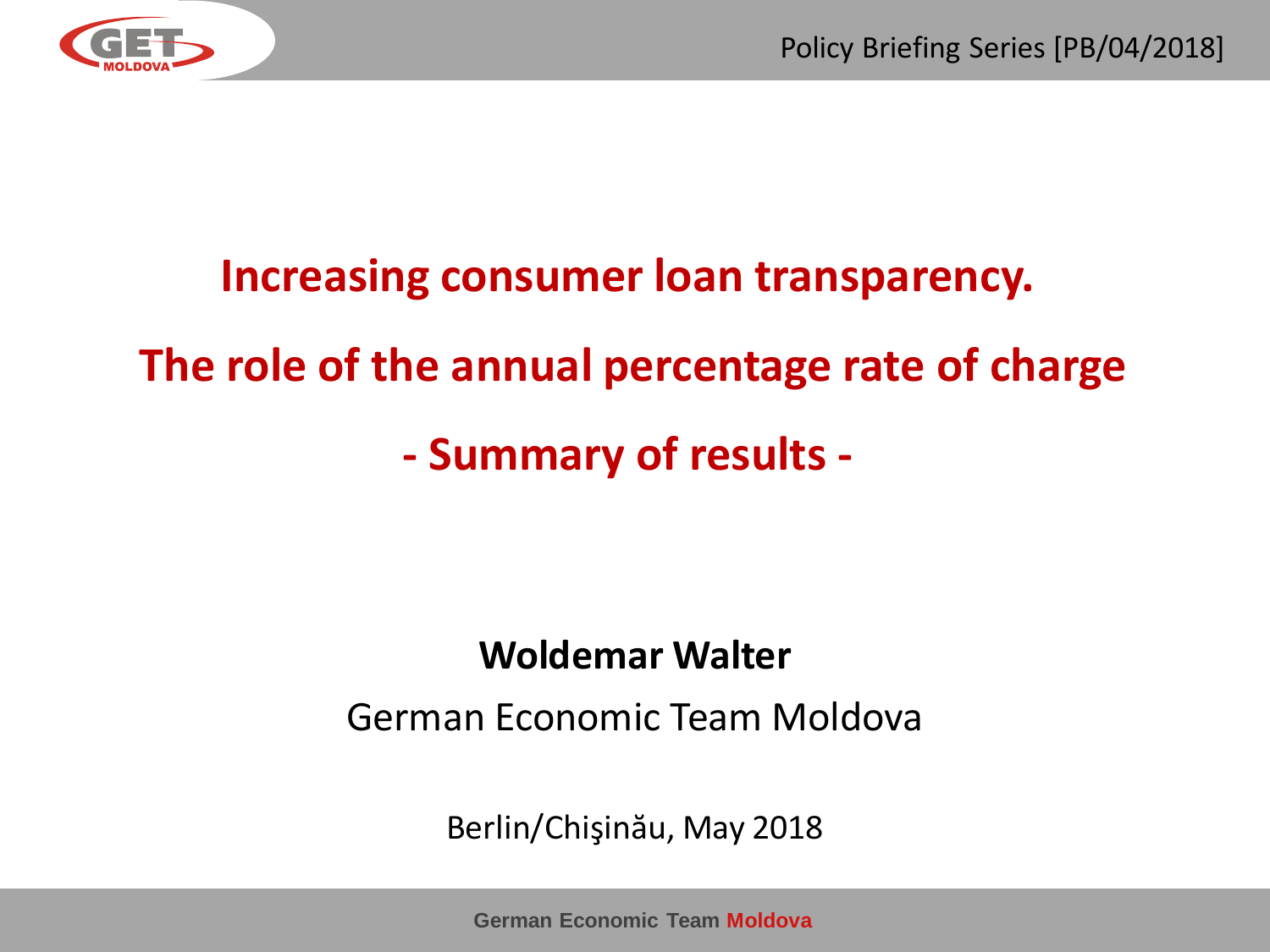

#### **Structure**

- 1. Introduction
- 2. EU regulation on consumer loan transparency
- 3. The case of Germany
- 4. The case of Austria
- 5. Regulation and implementation in Moldova
- 6. Consumer loans and financial stability
- 7. Summary and recommendations for Moldova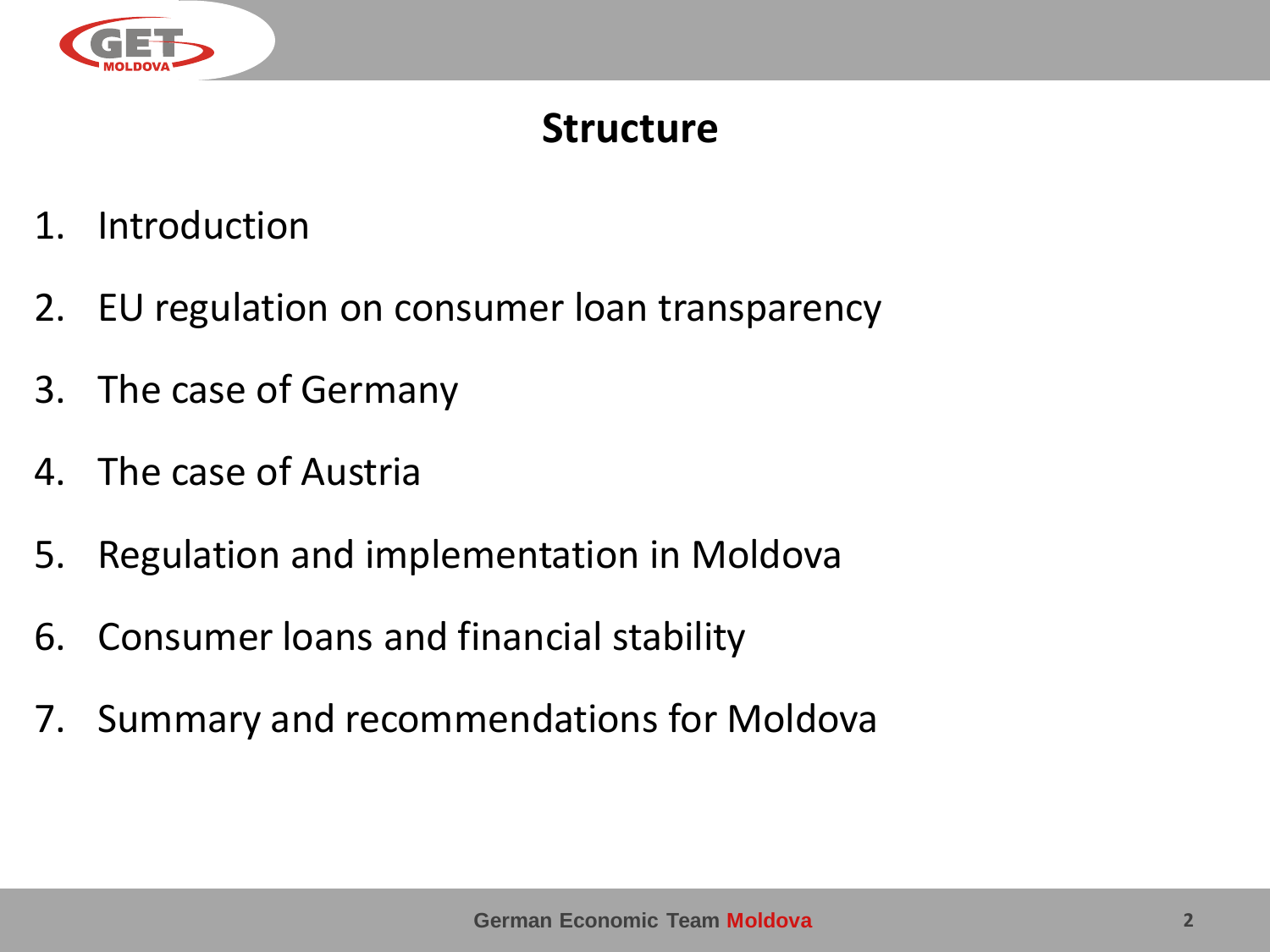

## **1. Introduction**

- Transparency in consumer lending important for consumer protection, financial stability and fair competition
- Borrowers should be able to compare the cost of credits in a simple way
- A widely used instrument to compare different loan offers is the annual percentage rate of charge (APR)
- The APR includes all the costs of the credit and expresses them as annual interest rate

**Research question**: Is APR used appropriately in Moldova to ensure consumer protection?

- Before looking at the specific situation in Moldova, we first take a look at the use of the APR in some EU member states – namely Germany and Austria
- These two countries had to implement the EU Directive that defines standards in consumer lending regulation
- Moldovan regulation also follows the EU Directive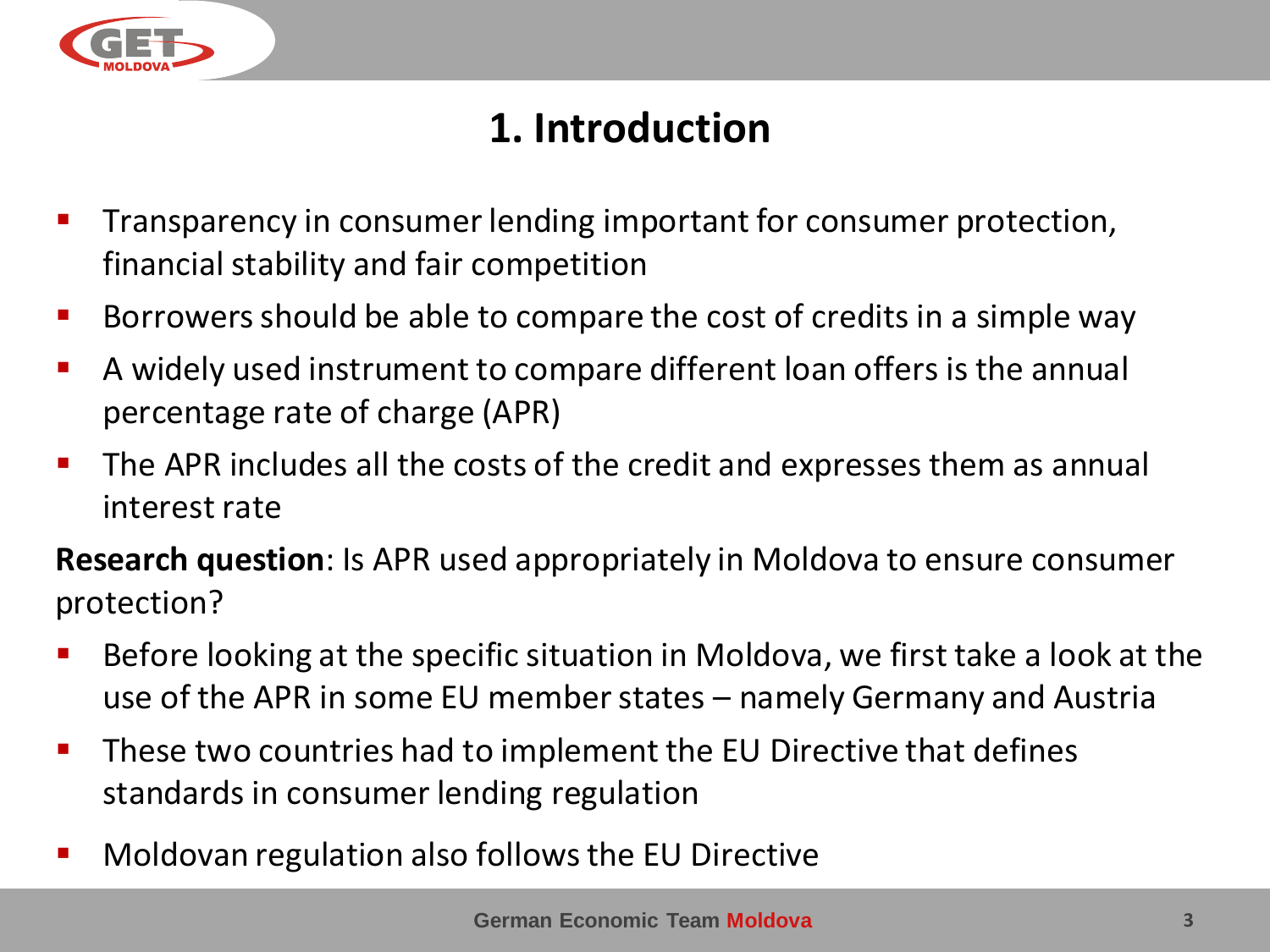

### **2. EU regulation on consumer loan transparency**

- Consumer credit agreements are regulated on EU-level by Directive 2008/48/EC
- According to this directive all EU countries have to fulfil certain minimum standards and to use the same definitions
- Advertisement, if costs of credit are indicated, it shall include standard information:
	- $-$  the nominal interest rate, plus any additional charges included in the total cost;
	- $-$  the total amount of credit;
	- $-$  the APR;
	- $-$  the duration of the credit agreement;
	- $-$  the total amount payable by the consumer;
	- $-$  the amount of the instalments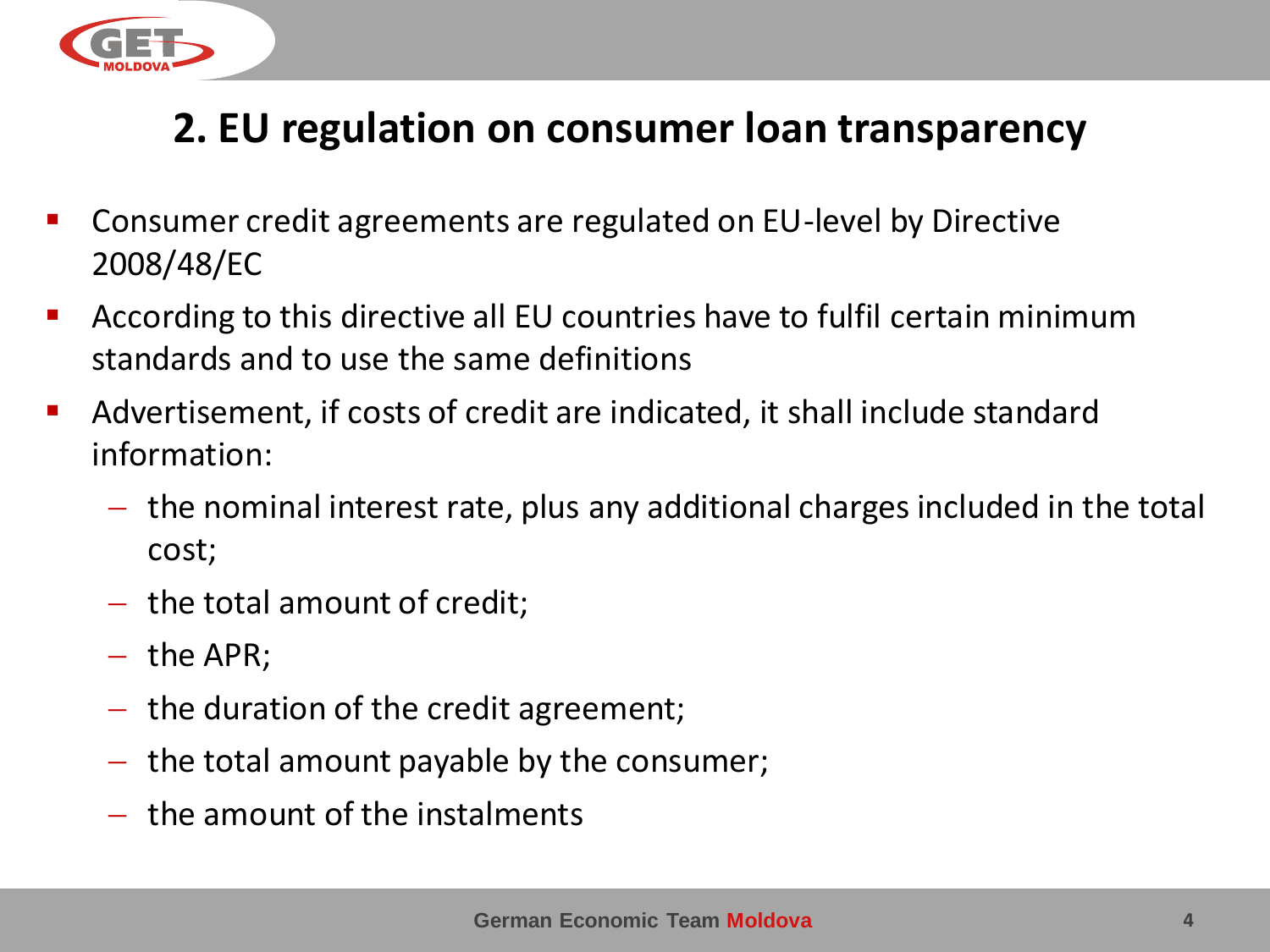

# **3. Regulation in Germany**

- Germany fulfils the requirements demanded by the EU Directive, advertisement has to show:
	- the nominal interest rate, any additional charges included in the total cost; the total amount of credit; the APR; the duration of the credit agreement; the total amount payable by the consumer; the amount of instalments
- But law formulates additional provisions:
	- Every communication concerning advertisement shall be fair, clear and not misleading
	- Formulations which lead to wrong expectations regarding costs of the credit are not allowed
	- The APR must be at least as stressed as any other rate
	- The advertisement has to include an example for the APR for which the lender expects that 2/3 of the contracts concluded on the basis of this advertising should have the advertised rate or a better one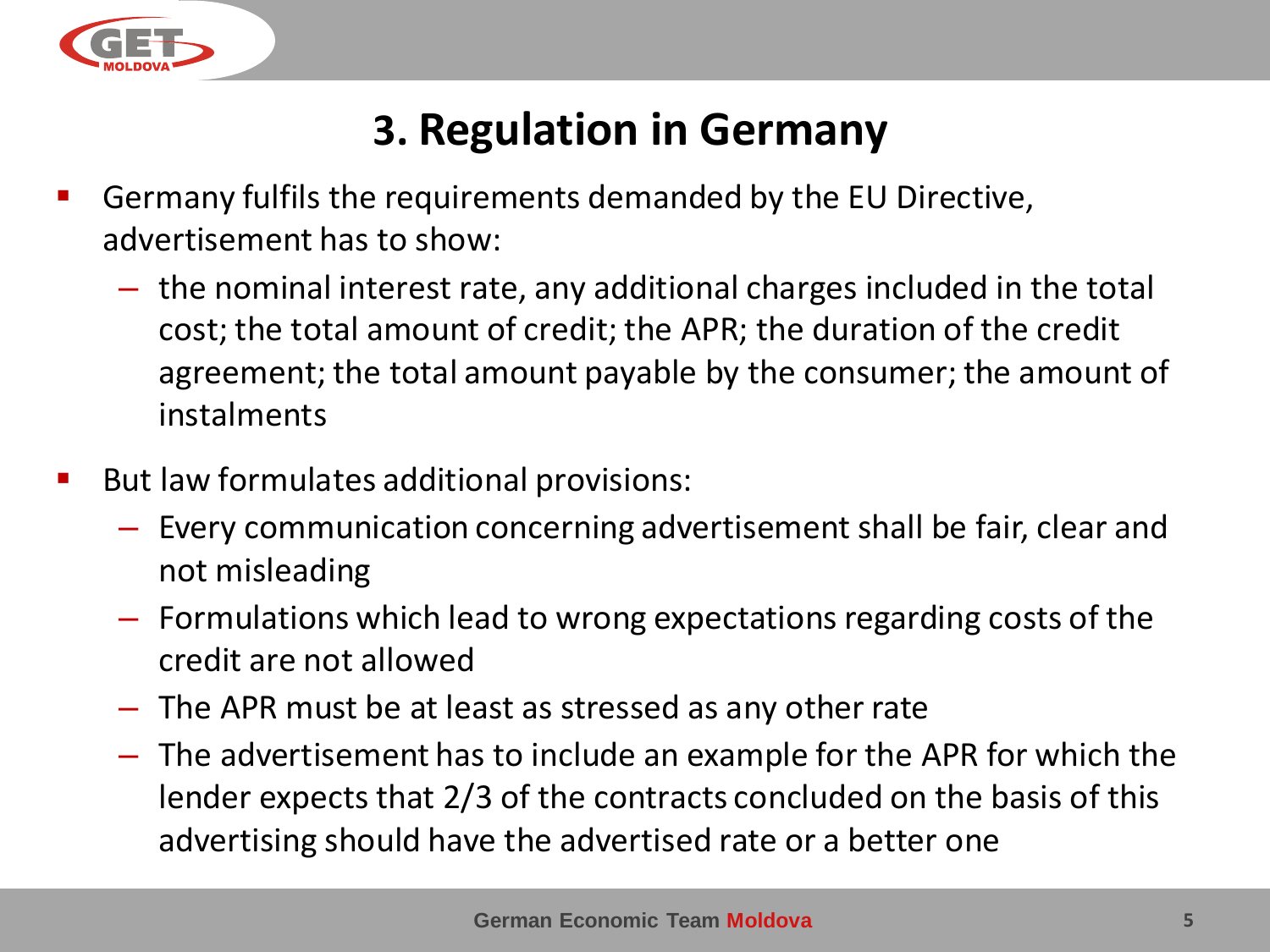

#### **Practical examples of advertisement in Germany**

| Nettodarlehensbetrag<br><b>Effektiver Jahreszins</b>                                                                                                                                                                             | 8.000 EUR<br>3,99 % | Große Pläne, kleiner Zins:<br>Der comdirect Ratenkredit |                       | Ein Blick - Alle Produkte v  |              |
|----------------------------------------------------------------------------------------------------------------------------------------------------------------------------------------------------------------------------------|---------------------|---------------------------------------------------------|-----------------------|------------------------------|--------------|
| Fester Sollzinssatz p. a.                                                                                                                                                                                                        | 3,92%               |                                                         |                       |                              |              |
| <b>Monatliche Rate</b>                                                                                                                                                                                                           | 180,34 EUR          | Zum Kreditrechner                                       |                       | eff. Jahreszins              |              |
| Laufzeit in Monaten / Anzahl Raten                                                                                                                                                                                               | 48                  |                                                         |                       |                              |              |
| Zu zahlender Gesamtbetrag                                                                                                                                                                                                        | 8.656,42 EUR        | Nettodarlehensbetrag<br><b>EUR</b> 10.000               | Laufzeit<br>Monate 84 |                              | $\checkmark$ |
| Der Zinssatz ist bonitätsabhängig. Darlehensgeber ist die Deutsche Bank Privat- und<br>Geschäftskunden AG, Theodor-Heuss-Allee 72, 60486 Frankfurt am Main.                                                                      |                     | Monatsrate<br>Gesamtbetrag                              |                       | 134,80 EUR<br>11.322,40 EUR  |              |
| Standard-Konditionen: Nettodarlehensbetrag von 1.000 Euro bis 75.000 Euro; effektiver<br>Jahreszins von 3,49% bis 7,49%; fester Sollzinssatz p.a. von 3,44% bis 7,24%; Laufzeit von 12<br>bis 84 Monaten. Bonität vorausgesetzt. |                     | Gebundener Sollzinssatz<br>Effektiver Jahreszins        |                       | $3,59%$ p.a.<br>$3,65%$ p.a. |              |
|                                                                                                                                                                                                                                  |                     | Jetzt Wunschkredit abschließen                          |                       |                              |              |

- APR ("effektiver Jahreszins")usually stated before the nominal interest rate
- If only one interest rate is shown, it is the APR; if the nominal interest rate is shown, it is immediately followed by APR
- Very small difference between APR and nominal interest rate
- Advertisements focus on the APR, high transparency and comparability for consumers. The APR is used appropriately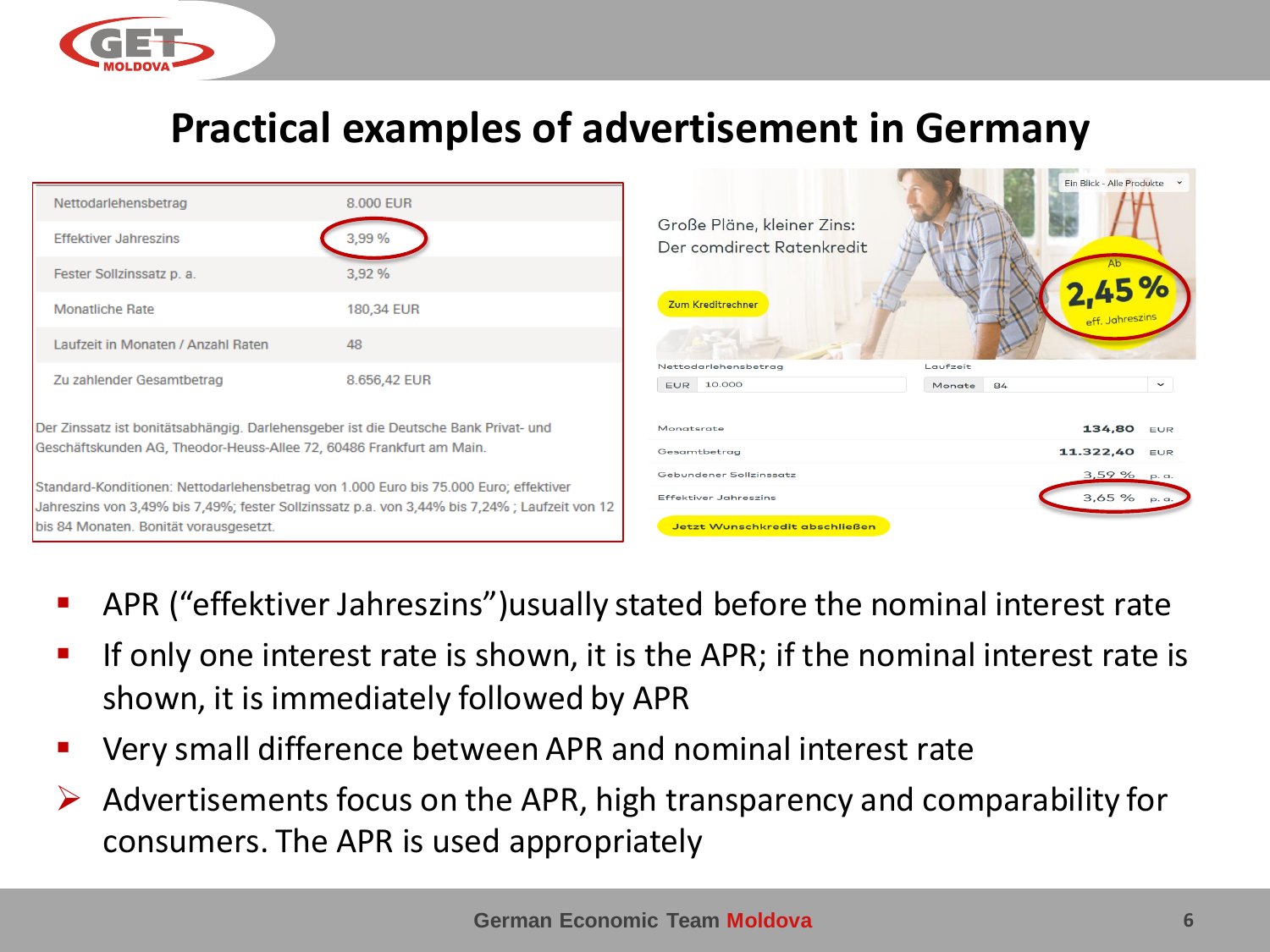

# **4. Regulation in Austria**

- Regulation in Austria fulfils requirements of the EU Directive, advertisement has to show:
	- the nominal interest rate, plus any additional charges included in the total cost
	- the total amount of credit;
	- the APR;
	- the duration of the credit agreement;
	- the total amount payable by the consumer;
	- the amount of the instalments
- No additional provisions are made
- Regulation weaker than in Germany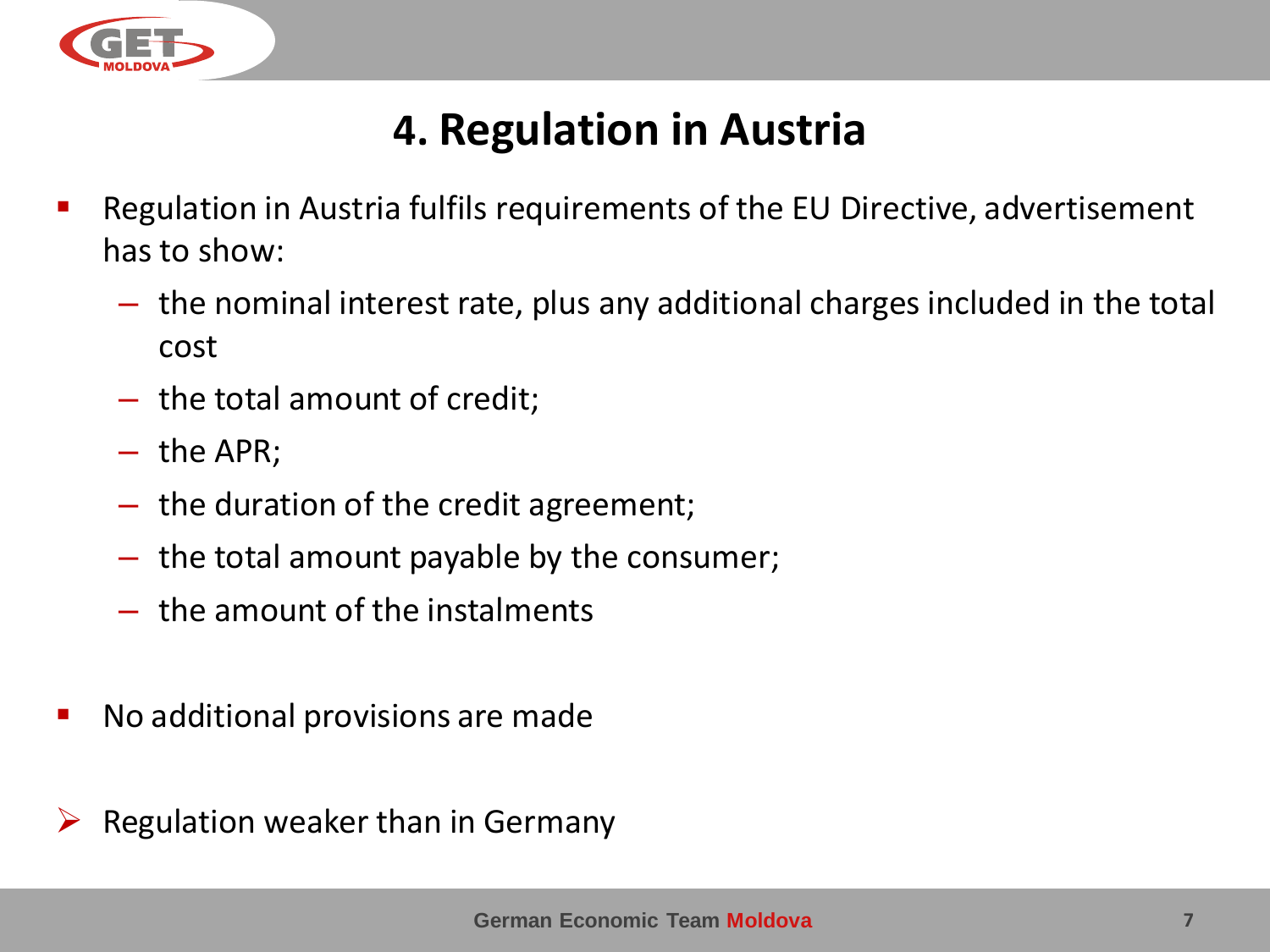

#### **Practical examples of advertisement in Austria**





iem Nettodarlehensbetrag von EUR 10.000,00 und einer Laufzeit von 84 Monaten erhalten Kunden der easybank AG einen Nominalzinssatz in Höhe von 4,25% p.a. variabel, kein Kontoführungsentgelt gesamt EUR 390,60, Zinsen gesamt EUR 1.574,98. Effektivzinssatz 5,5% p Gesamtrückzahlung EUR 11.964,86

- Advertisements focus either on the amount of monthly payment or on the nominal interest rate
- APR mostly hidden in the small print
- $\triangleright$  Use of APR less transparent, efforts and knowledge needed for consumers to compare and understand credit offers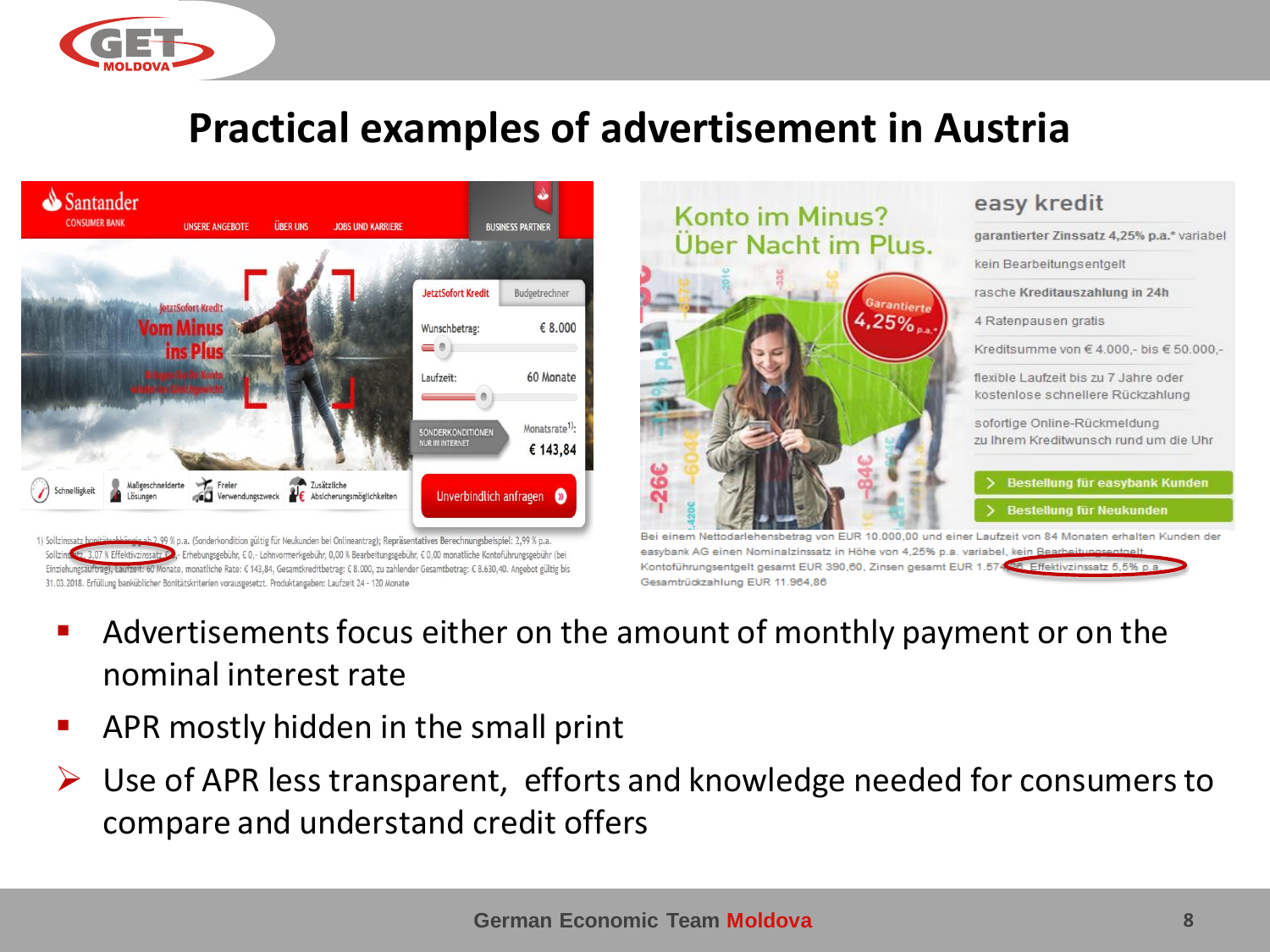

### **5. Regulation in Moldova**

- Moldova fulfils the requirements demanded by the EU Directive, advertisement has to show:
	- the nominal interest rate, any additional charges included in the total cost; the total amount of credit; the APR; the duration of the credit agreement; the total amount payable by the consumer; the of instalments
- Law LPO202/2013 additionally states:
	- This information shall be provided in the same field of vision and with symbols of the same size
- Regulation is a bit stricter than in Austria but less strict than in Germany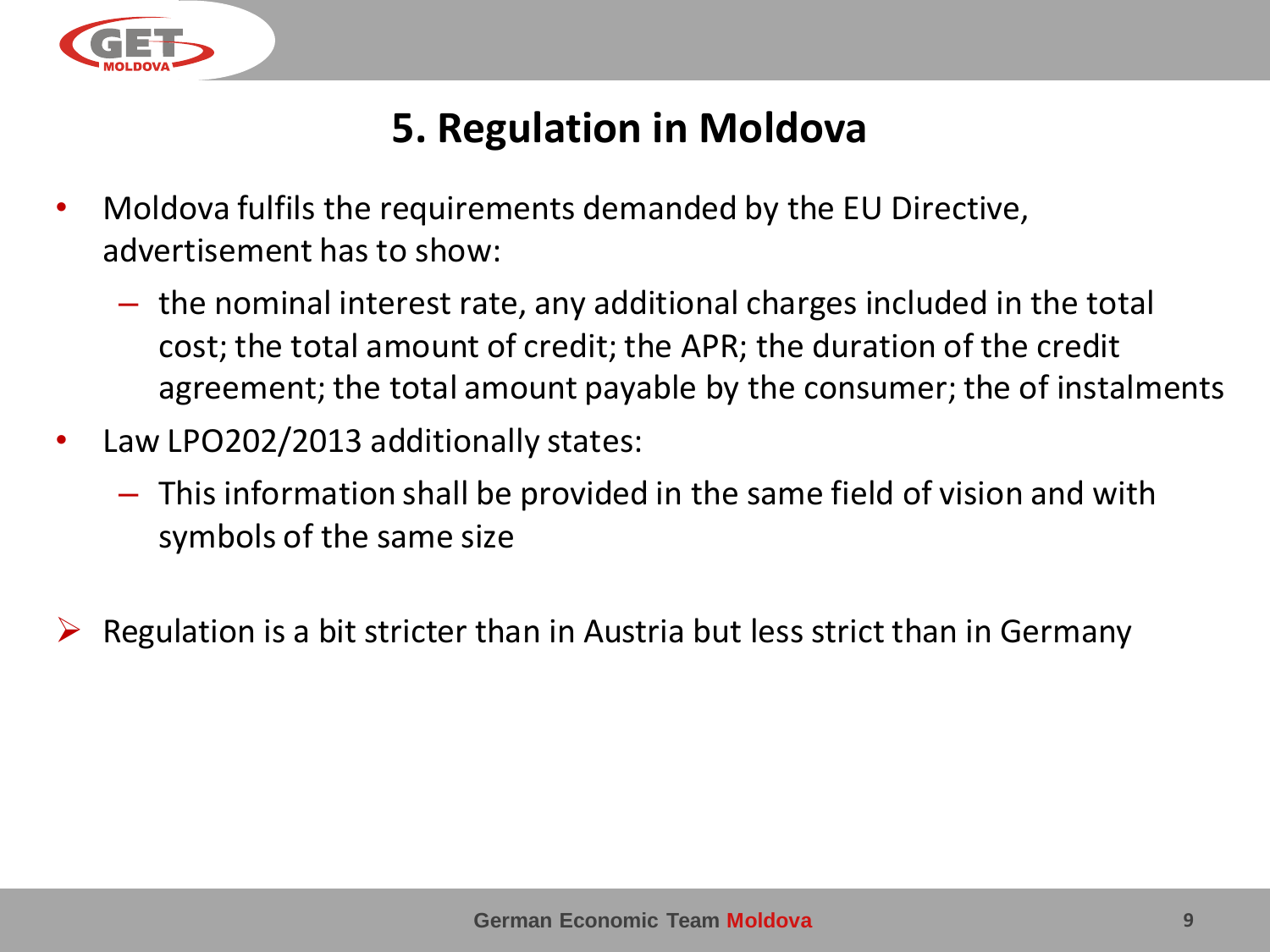

#### **Examples of advertisement in Moldova (1)**

| Ë<br>崮<br>18.03.2018<br>Plăți lunare egale<br>17.04.2018<br>Calculează                                                      | 9.00<br>$\checkmark$ |                                                                                                                                                                                                                                  |                              |
|-----------------------------------------------------------------------------------------------------------------------------|----------------------|----------------------------------------------------------------------------------------------------------------------------------------------------------------------------------------------------------------------------------|------------------------------|
| Informații generale despre credit<br>Suma creditului solicitat                                                              | 10000.00             |                                                                                                                                                                                                                                  | <b>COMISION LA ACORDAREA</b> |
| Comision unic                                                                                                               | 200.00               |                                                                                                                                                                                                                                  |                              |
| Taxa administrativă                                                                                                         | 100.00               |                                                                                                                                                                                                                                  | OFERTA VALABILA              |
| Suma dobânzii                                                                                                               | 494.80               |                                                                                                                                                                                                                                  | <b>DOAR LA FILIALA</b>       |
| Comision de administrare                                                                                                    | 232.00               | IU UN GREDIT ÎN SUMA DE 500 000 MOL ACORDAT PE UN TERMENTE - 1999 ANIJAL -<br>GENEZU PRIMELE 12 LUA - RATA FIXA 6.95%, DUPA 12 LUNI - RATA FLOTANTĂ - 9,9% ANIJAL -<br>AN DE ADMINISTRARE LUNARA DIN SOLD - 8,15%.               |                              |
| Total spre plată                                                                                                            | 11026.80             |                                                                                                                                                                                                                                  |                              |
| DAE                                                                                                                         | 19.00                | PENTRU UN CREDIT ÎN SUMA DE 500 000 MDL, ACORDAT PE UN TERMEN DE - 240 LUNI<br>RATA DOBÎNZII: PRIMELE 12 LUNI - RATA FIXA 6,95%, DUPĂ 12 LUNI - RATA FLOTANTĂ - 9,9% ANUAL,<br>COMISION DE ADMINISTRARE LUNARĂ DIN SOLD - 0,15%; |                              |
| * Calculul estimativ realizat prin intermediul calculatorului de rate online este orientativ si nu are valoare contractuala |                      | $DAE - 11.86%$                                                                                                                                                                                                                   |                              |

- **All necessary information shown**
- **No focus on APR and only shown as abbreviation**
- In left example "%" is missing; in the right "0%" is misleading
- $\triangleright$  Legally ok, but both cases would not be possible in Germany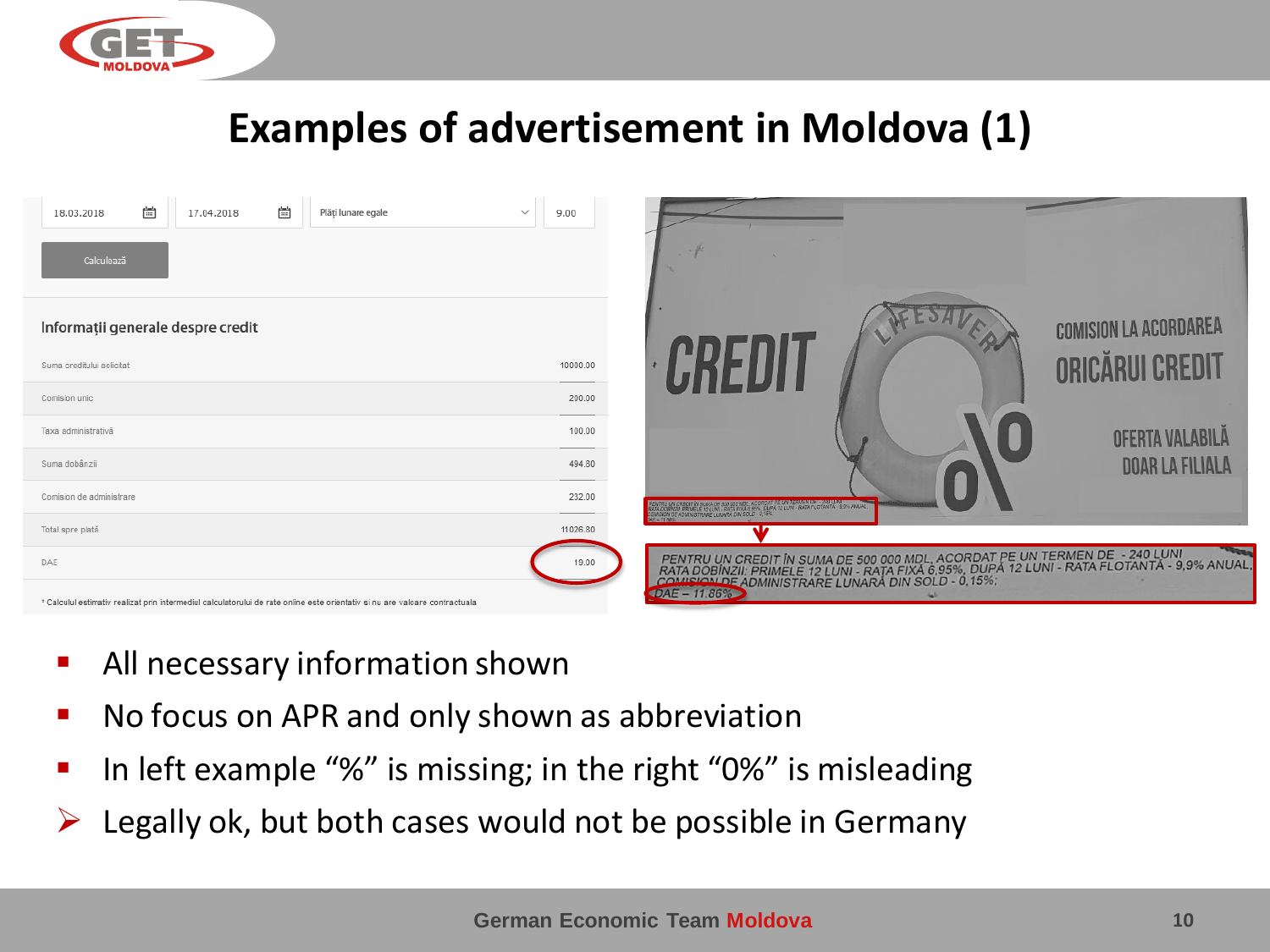

### **Examples of advertisement in Moldova (2)**



- **IF In left example the APR is missing**
- Right example shows none of the information obligatory by law
- $\triangleright$  Clear violations of law
- $\triangleright$  Supervision seems to be a problem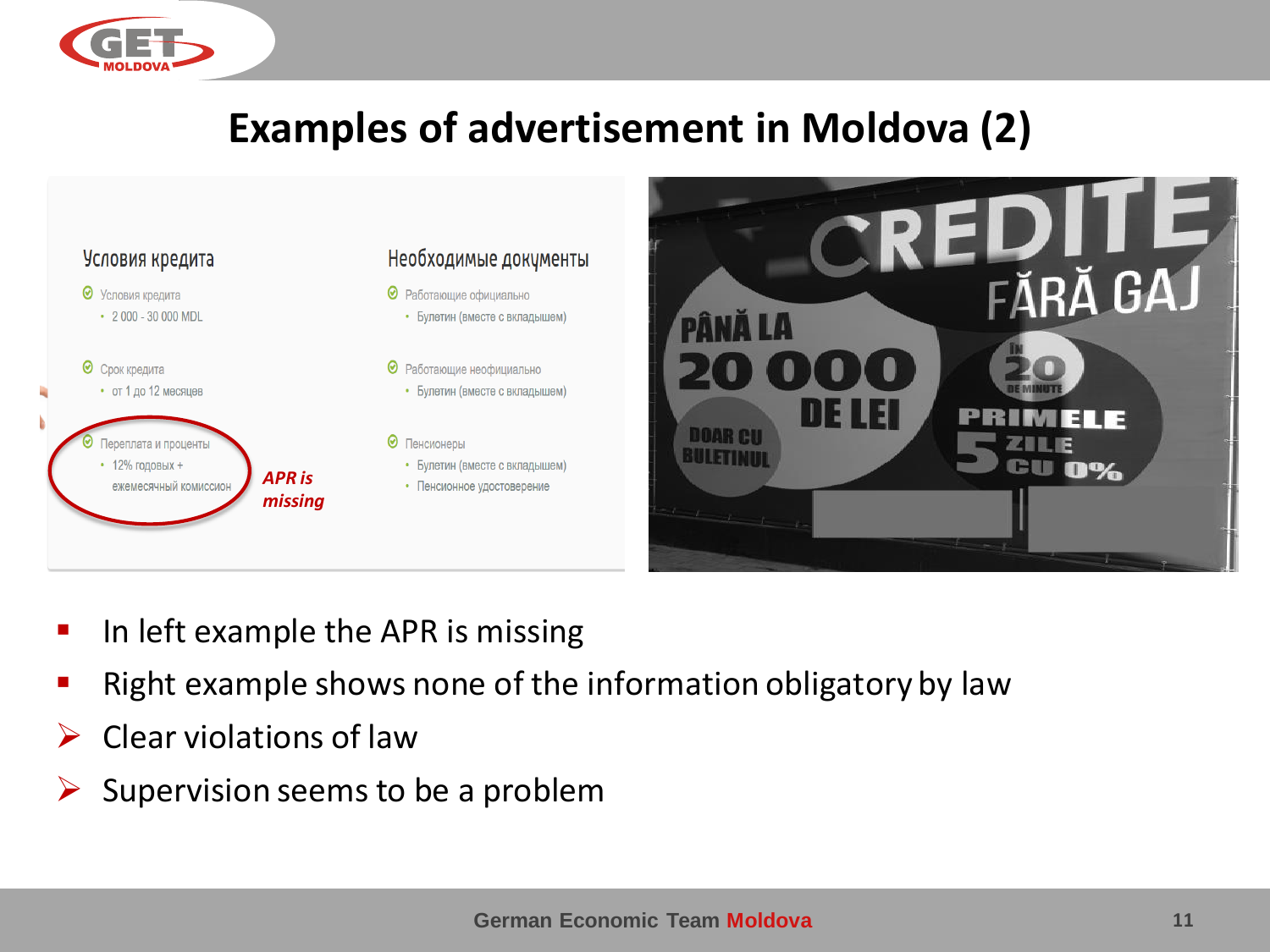

## **Transparency during loan application**

- Performance of field trials: asked bank and micro financial institutions for loans to assess the transparency during loan application
- According to law lenders are obliged to:
	- Provide pre-contractual information
	- provide adequate explanations to all costs
	- assess the consumer's creditworthiness on the basis of sufficient information
- Our experience
	- Lenders, especially micro finance institutions, often offer lending without explaining all the subtleties of a credit contract
	- Pre-contractual information is sometimes not provided
	- Pre-contractual information is often incomplete, and more details are provided only on request
	- Loans between MDL 1 to 8 thsd. are usually provided on the basis of the ID card, without any income statements
- $\triangleright$  Lending activity lacks the necessary transparency that is mandatory for ensuring consumer protection, especially in case of micro financial institutions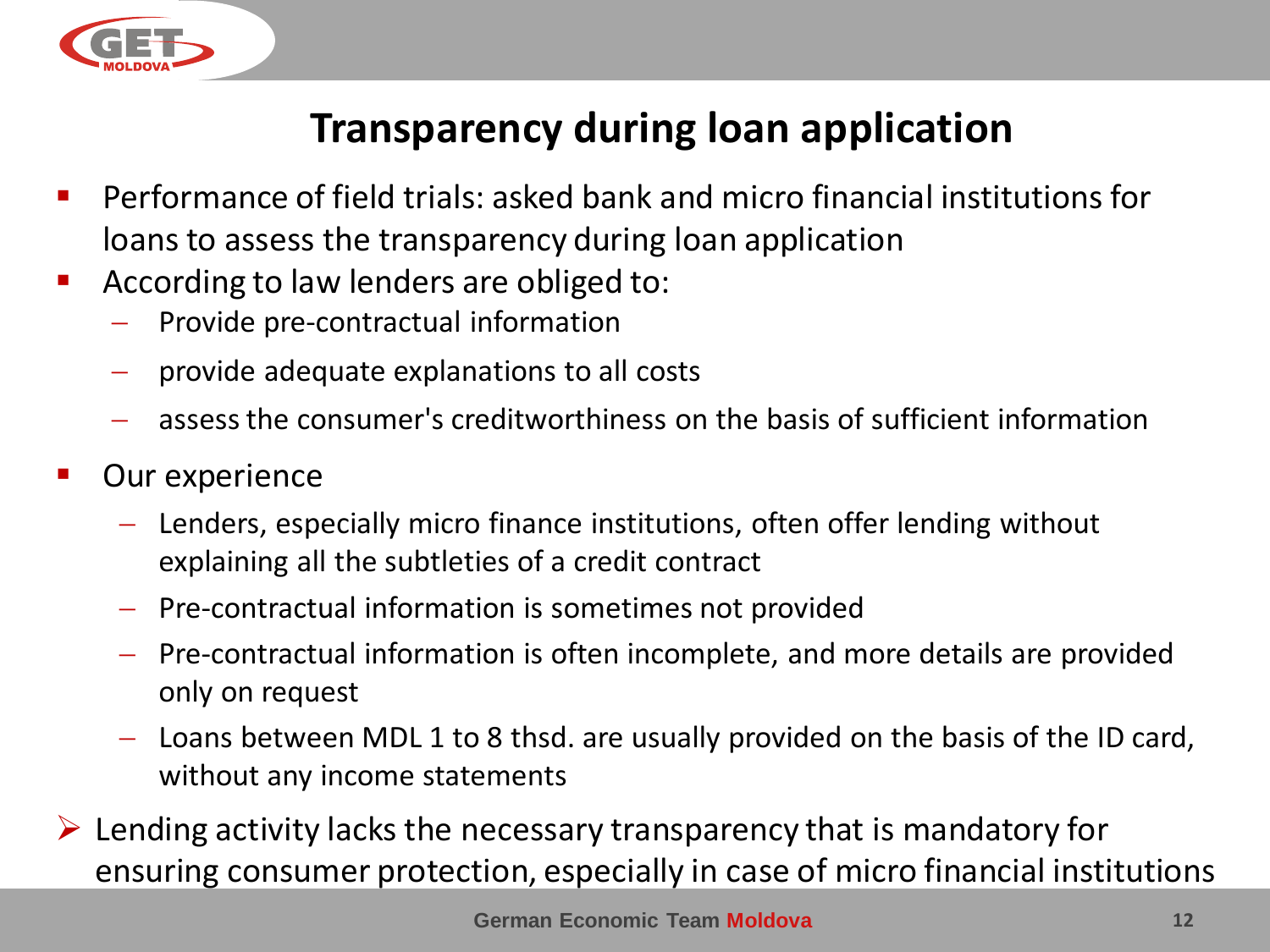

## **6. Consumer loans and financial stability**





- Strong growth of consumer loans in past 4 years:
	- For banks: from MDL 2.7 bn in Q2-2014 to MDL 4.2 bn in Q1-2018, an increase of 58%
	- For micro financial institutions: from MDL 2.4 bn in 2014 to estimated MDL 5.1 bn Q1-2018, an increase of 111%
- Bank consumer loans together with loans from micro financial institutions are now around 29% of total banks sector credit volume
- Increasing importance of consumer loans in connection with a non-transparent system of providing consumer loans can pose a potential threat for financial stability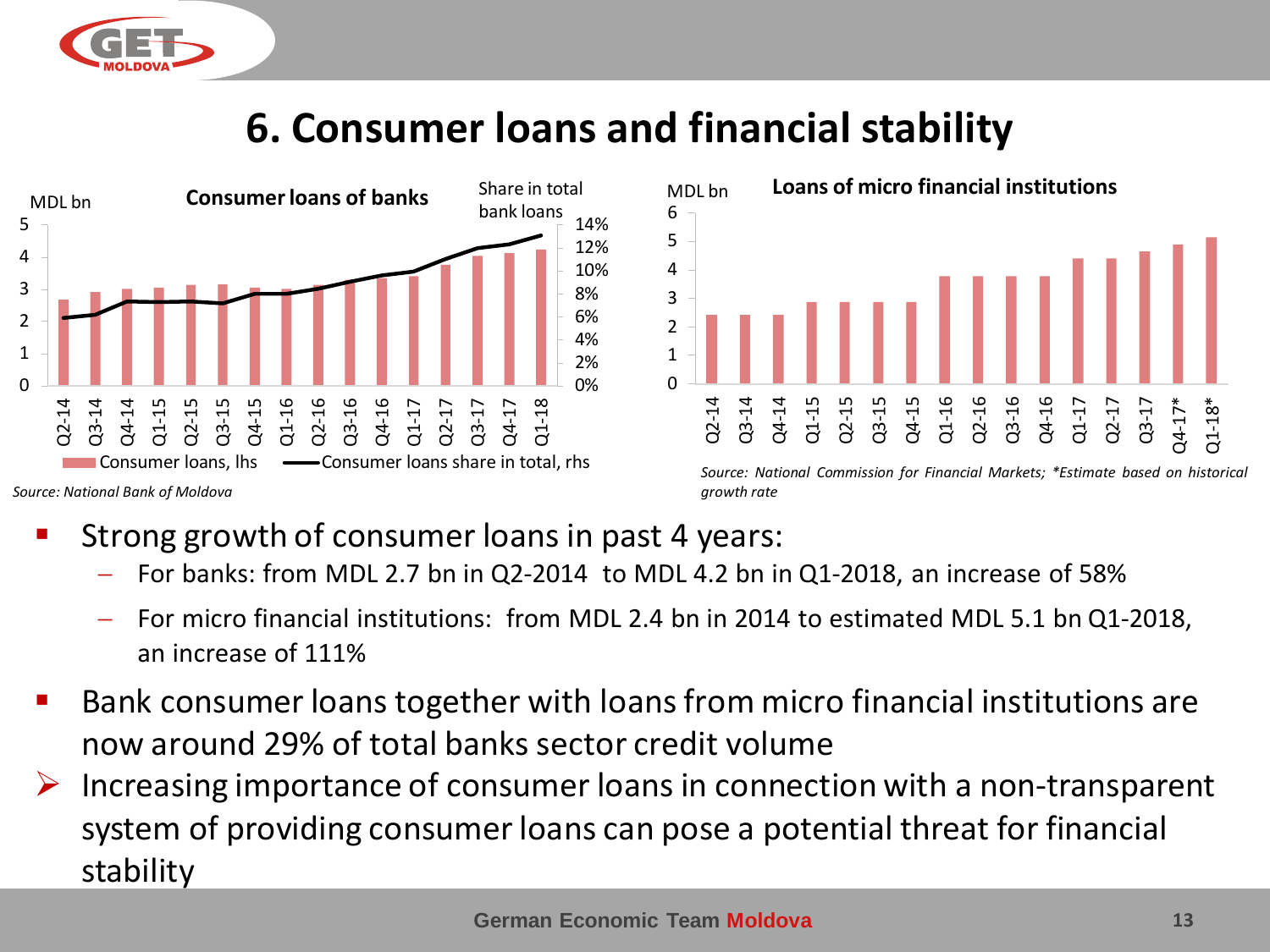

#### **7. Summary**

- Despite EU Directive still differences between countries because regulation of some countries goes beyond directive requirements, e.g. in Germany
- $\triangleright$  Stricter regulation leads to better results: in Germany advertisement focuses on the APR and is more transparent than e.g. in Austria

#### **Situation in Moldova**

- Moldova fulfils standards by EU directive but has no substantial further provisions
- Advertisements not very transparent, APR is not used appropriately, consumers not very well protected
- Additionally, many violations of the law in advertisements and in consumer dialogue
- $\triangleright$  Need to strengthen regulation and supervision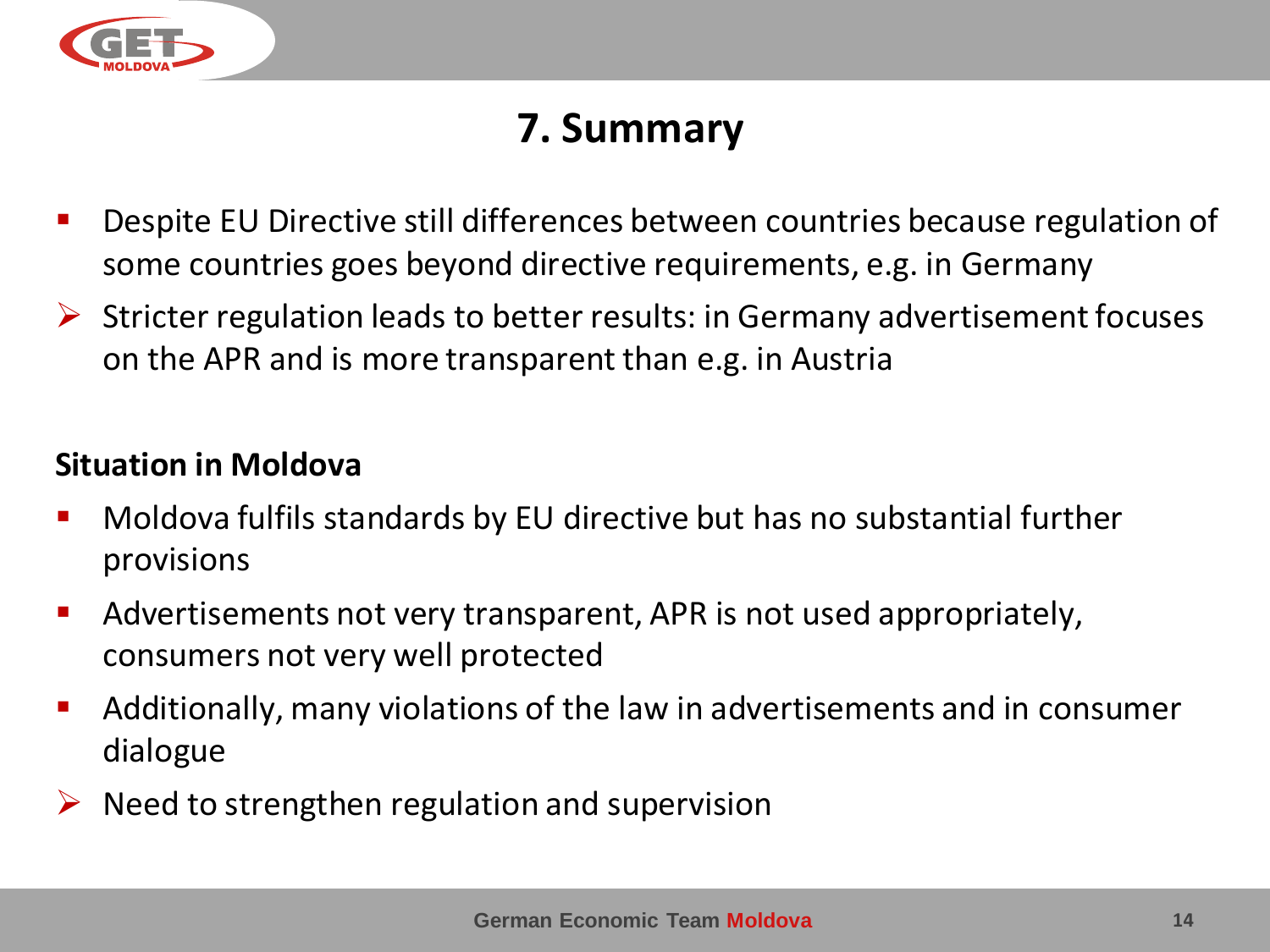

#### **Recommendations**

**Regulation** (disclaimer: economic, no legal advise)

- One possibility, strengthen regulation based on German experience
- **IDED** Include general provisions in regulation:
	- $-$  every communication concerning advertisement shall be fair, clear and not misleading
	- $f$  formulations are not allowed which lead to wrong expectations regarding costs of the credit
- Include specific provisions:
	- $-$  show the APR at least as prominent as any other rate
	- APR should be stated immediately before or after the nominal interest rate

#### **Supervision**

- Beyond our analysis, but the important question is: Does the supervisory body has the capacity to cover the area and what should be done to improve it?
- **Topic for further research**